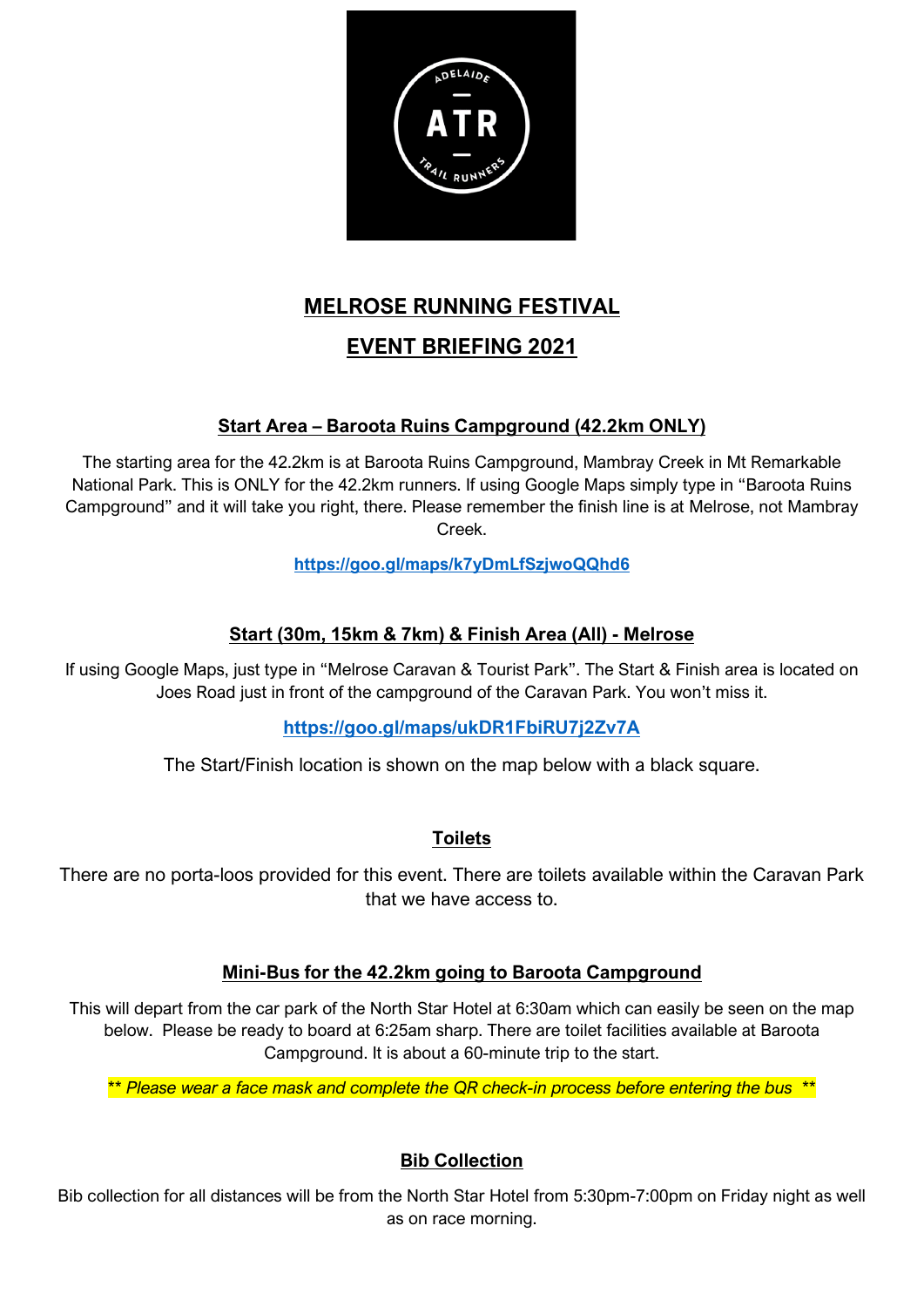

# **Drink Stations**

We will have 2 Drink Stations on the course for the 42.2km & 30km and 1 for the 15km.

Here are the distances that each course will have travelled upon arriving at the Drink Stations -

#### **Drink Station #1 (42.2km only) –** *Water Only*

17.3km

#### **Drink Station #2 – Mt Remarkable Summit –** *Water & Coke, Food TBC*

42.2km at 34.6km mark, 30km at 7km & 22.5km mark, 15km at 7km mark

# *ALL DRINK STATIONS ARE CUP-FREE. YOU MUST PROVIDE YOUR OWN CUP, BLADDER or FLASK.*

These MUST then be given to the Drink Station volunteers who will fill your drinking vessel for you. NO Runners are to fill their own vessels. At the time of print, we are unsure if we are permitted to provide communal food due to COVID restrictions. All 42.2km & 30km runners are recommended to carry their own hydration and food with a minimum of 2L of fluid for 42.2km & 1L for 30km. More details on this can be found on the event page of the website.

#### *There will also be water, bananas, and some home-baked goodies available at the finish.*

# **Drop Bags**

Yes, the 42.2km & 30km runners can provide their own drop bags that can be collected and used at the drink stations. Ideally these need to be delivered to us at bib collection on the Friday night. These must be clearly marked with your name, bib number and which drink station the bag is for i.e. Drink Station #1 or #2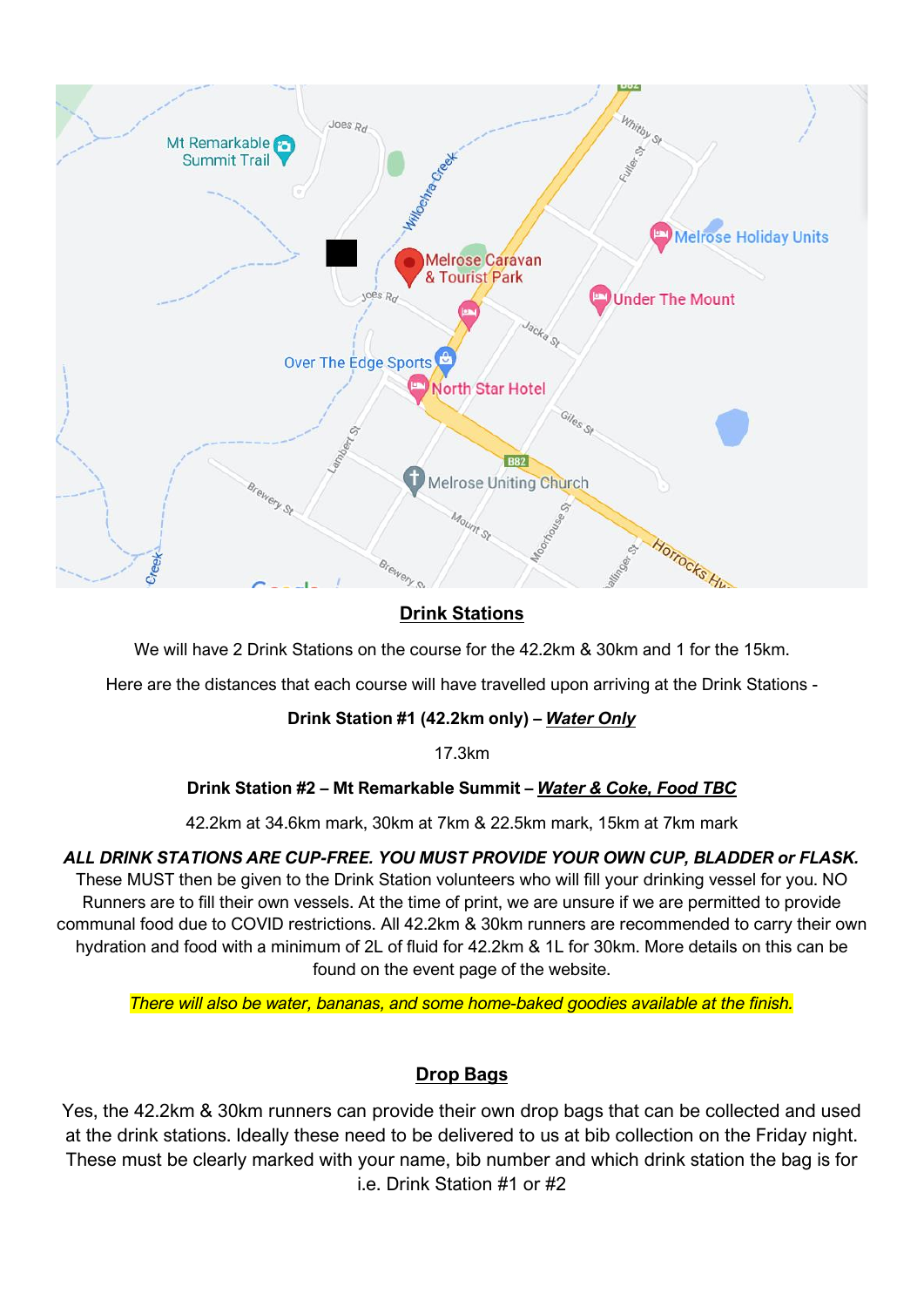#### **Start Times**

42.2km at 8:00am – Baroota Campground 30km at 10:00am – Melrose 15km at 10:30am – Melrose 7km at 11:00am - Melrose

#### **Race Numbers**

At the time of print we have 65 registered runners. Here is the breakdown –

42.2km – 17, 30km – 13, 15km – 29, 7km - 6

#### **Race Day Entries**

Unfortunately, we are not able to accept entries on the day, but we can except entries up until 6:00pm on Thursday night prior.

#### **COVID-19**

Please always observe social distancing regulations. We will have a registered COVID Marshall present. Please use the QR codes provided to check-in.

#### **Course Markers**

Please look for Blue & White directions markers (arrows) on course. There will also be some blue & white marking ribbon attached to trees along the way. We have Red & White X's to signal a wrong way.

#### **What if I am injured and need to withdraw?**

The phone numbers for the race director are printed on the back of your race bibs. If you are very severely injured and cannot move i.e., broken leg or ankle etc it is best to phone 000 first. The phone numbers to save in your phone are –

Race Director (Brett) 0403 323 198 Emergency (Police) 000

#### **Medal Presentations and Random Prize Draw**

All finishers in the 42.2km, 30km & 15km plus the top-3 place getters, Male & Female in the 42.2km, 30km & 15km will be presented with commemorative medals. The exact timing of the Medal presentations will be decided on the day.

#### **Animals on Course**

Dogs or any other household pets are *NOT* permitted during the race for the safety of all runners. The only exception to this is for Assistance Dogs.